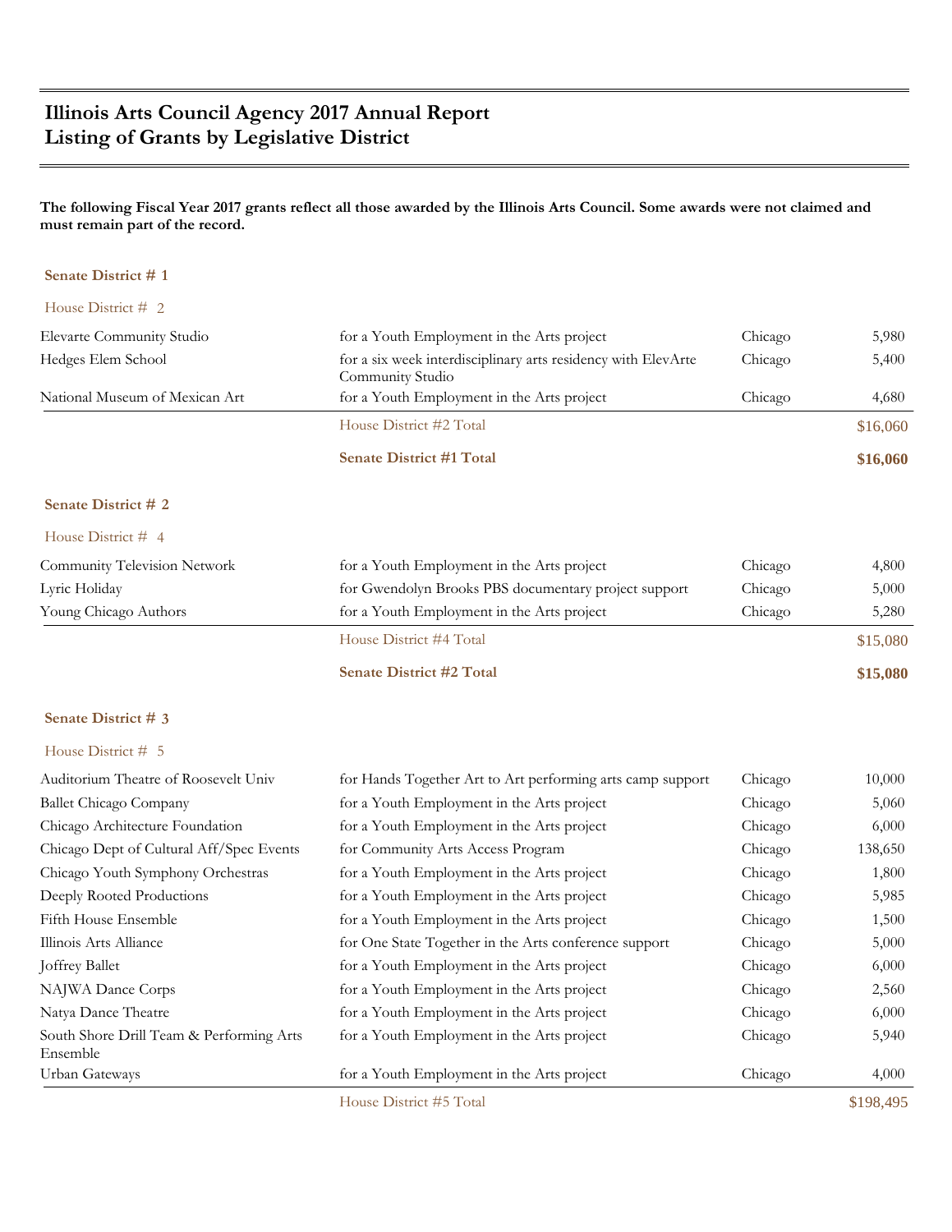# House District # 6

|                                    | <b>Senate District #3 Total</b>                                                                 |         | \$218,005 |
|------------------------------------|-------------------------------------------------------------------------------------------------|---------|-----------|
|                                    | House District #6 Total                                                                         |         | \$19,510  |
| National Public Housing Museum     | for Entrepreneurship Hub project support                                                        | Chicago | 7,500     |
| Hamline Elem School                | for an eight week visual arts residency with ElevArte Community Chicago<br>Studio               |         | 4,850     |
|                                    | Chicago Theatre Group (dba Goodman Theatre) for Criticism In A Changing America project support | Chicago | 5,000     |
| Chicago Multicultural Dance Center | for a Youth Employment in the Arts project                                                      | Chicago | 2,160     |

# **Senate District # 4**

| House District # 7                  |                                                                            |          |          |
|-------------------------------------|----------------------------------------------------------------------------|----------|----------|
| Maywood Fine Arts Association       | for a Youth Employment in the Arts project                                 | Maywood  | 4,620    |
|                                     | House District #7 Total                                                    |          | \$4,620  |
| House District # 8                  |                                                                            |          |          |
| Kioto Aoki                          | for an apprenticeship in Japanese Drum with Helen Nagata                   | Oak Park | 3,000    |
| Tatsu Aoki                          | for an apprenticeship in Japanese Lute with Jill Taura                     | Chicago  | 3,000    |
|                                     | House District #8 Total                                                    |          | \$6,000  |
|                                     | <b>Senate District #4 Total</b>                                            |          | \$10,620 |
| Senate District # 5                 |                                                                            |          |          |
| House District # 9                  |                                                                            |          |          |
| Chicago Children's Theatre          | for a Youth Employment in the Arts project                                 | Chicago  | 4,365    |
| Chicago Jazz Philharmonic           | for a Youth Employment in the Arts project                                 | Chicago  | 2,280    |
| Marwen Foundation                   | for a Youth Employment in the Arts project                                 | Chicago  | 3,740    |
| Merit School of Music               | for a Youth Employment in the Arts project                                 | Chicago  | 5,280    |
|                                     | House District #9 Total                                                    |          | \$15,665 |
| House District $# 10$               |                                                                            |          |          |
| Arts of Life Inc                    | for a Youth Employment in the Arts project                                 | Chicago  | 6,000    |
| Chicago West Community Music Center | for a Youth Employment in the Arts project                                 | Chicago  | 2,100    |
| Free Street Theater                 | for a Youth Employment in the Arts project                                 | Chicago  | 6,000    |
| Intuit: Ctr Intuitive/Outsider Art  | for a Youth Employment in the Arts project                                 | Chicago  | 5,760    |
| Mitchell Elem School<br>#15672      | for a twenty-two week dance residency with Hubbard Street<br>Dance Company | Chicago  | 18,460   |
|                                     | House District #10 Total                                                   |          | \$38,320 |
|                                     | <b>Senate District #5 Total</b>                                            |          | \$53,985 |
| Senate District # 6                 |                                                                            |          |          |
| House District # 11                 |                                                                            |          |          |
| Albany Park Theater Project         | for a Youth Employment in the Arts project                                 | Chicago  | 6,000    |
| Links Hall Incorporated             | for a Youth Employment in the Arts project                                 | Chicago  | 2,915    |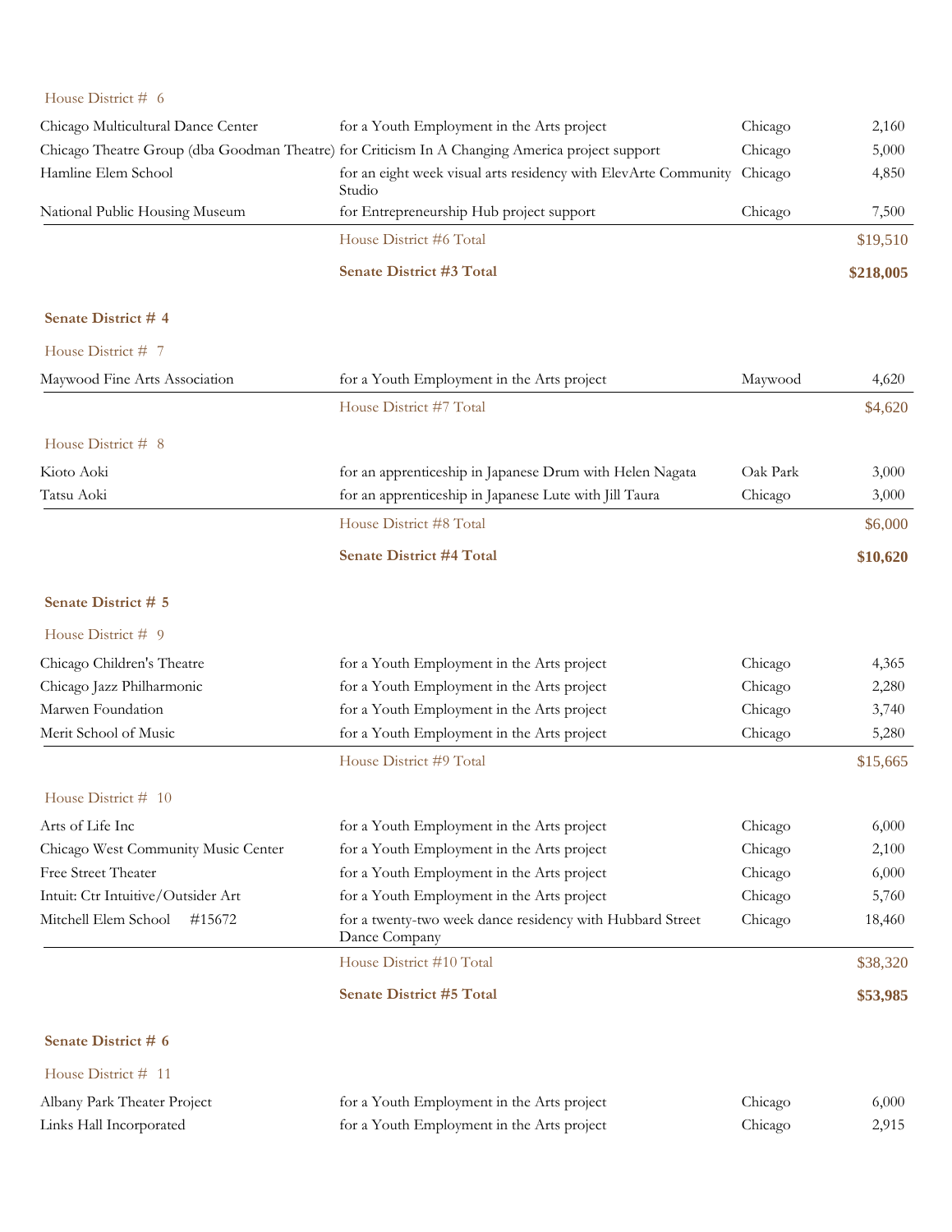# House District #11 Total \$8,915

#### House District # 12

| Hawthorne Scholastic Academy | for a sixteen week visual arts residency with Kathryn Trumbull<br>Fimreite | Chicago | 2,580    |
|------------------------------|----------------------------------------------------------------------------|---------|----------|
| TimeLine Theatre Company     | for a Youth Employment in the Arts project                                 | Chicago | 3,960    |
|                              | House District #12 Total                                                   |         | \$6,540  |
|                              | <b>Senate District #6 Total</b>                                            |         | \$15,455 |

#### **Senate District # 7**

| House District # 13                     |                                                                                     |         |          |
|-----------------------------------------|-------------------------------------------------------------------------------------|---------|----------|
| ArtReach Chicago                        | for a Youth Employment in the Arts project                                          | Chicago | 5,940    |
| <b>Black Ensemble Theater Corp</b>      | for a Youth Employment in the Arts project                                          | Chicago | 6,000    |
| CircEsteem                              | for a Youth Employment in the Arts project                                          | Chicago | 6,000    |
| Antonio Davis                           | for Annual ADA Celebration mouth painting workshop support                          | Chicago | 1,000    |
| Juan Dies                               | for apprenticeship in Mexicon Son with Erendira Izguerra                            | Chicago | 3,000    |
| Kuumba Lynx                             | for a Youth Employment in the Arts project                                          | Chicago | 5,760    |
| Carole Lanialoha Lee-Sumberg            | for an apprenticeship in Hawaiian ukulele with Chance Damon                         | Chicago | 3,000    |
| Kazuhiro Masuda                         | for an apprenticeship in Japanese Classical Dance with Miyumi<br>Aoki               | Chicago | 3,000    |
| Old Town School of Folk Music           | for Ella Jenkins tribute performance support                                        | Chicago | 5,000    |
| Raven Theatre Company                   | for a Youth Employment in the Arts project                                          | Chicago | 6,000    |
|                                         | House District #13 Total                                                            |         | \$44,700 |
| House District # 14                     |                                                                                     |         |          |
| 6018 North                              | for a Youth Employment in the Arts project                                          | Chicago | 6,000    |
| Company of Folk                         | for folk art fieldwork/tech assistance support                                      | Chicago | 15,000   |
| Kathleen Keane                          | for apprenticeship in Traditional Irish Tin Whistle Playing with<br>Liam Heneghan   | Chicago | 3,000    |
| The Lira Ensemble                       | for cataloging and organization of Polish ethnic and historical<br>costumes support | Chicago | 7,500    |
| Loyola University of Chicago            | for a Youth Employment in the Arts project                                          | Chicago | 5,020    |
| Swedish American Museum Assn of Chicago | for a Youth Employment in the Arts project                                          | Chicago | 1,575    |
|                                         | House District #14 Total                                                            |         | \$38,095 |
|                                         | <b>Senate District #7 Total</b>                                                     |         | \$82,795 |

# **Senate District # 8**

| House District # 15 |                                            |         |         |
|---------------------|--------------------------------------------|---------|---------|
| Ensemble Espanol    | for a Youth Employment in the Arts project | Chicago | 4,000   |
|                     | House District #15 Total                   |         | \$4,000 |
|                     | <b>Senate District #8 Total</b>            |         | \$4,000 |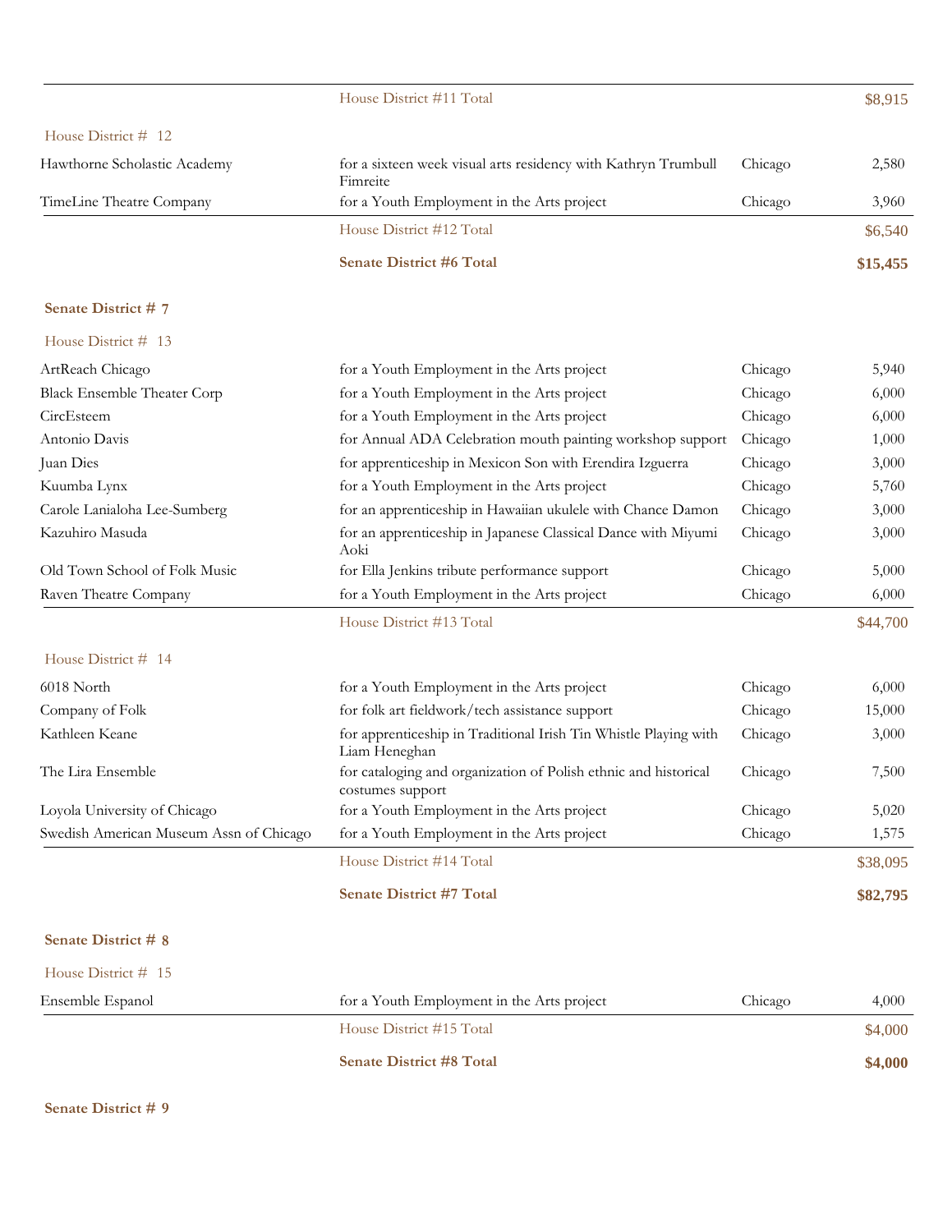| House District # 17                       |                                                            |            |          |
|-------------------------------------------|------------------------------------------------------------|------------|----------|
| Kohl Children's Museum of Greater Chicago | for a Youth Employment in the Arts project                 | Glenview   | 3,240    |
|                                           | House District #17 Total                                   |            | \$3,240  |
| House District # 18                       |                                                            |            |          |
| Actors Gymnasium                          | for a Youth Employment in the Arts project                 | Evanston   | 5,680    |
| Art Encounter                             | for Art Experiences for Caregivers training support        | Evanston   | 5,000    |
| <b>Evanston Art Center</b>                | for a Youth Employment in the Arts project                 | Evanston   | 6,000    |
| City of Evanston                          | for Community Arts Access Program                          | Evanston   | 9,115    |
| Mudlark Theater Company, NFP              | for a Youth Employment in the Arts project                 | Evanston   | 6,000    |
| Northbrook Symphony Orchestra             | for a Youth Employment in the Arts project                 | Northbrook | 4,800    |
| Piven Theatre Workshop                    | for a Youth Employment in the Arts project                 | Evanston   | 2,800    |
|                                           | House District #18 Total                                   |            | \$39,395 |
|                                           | <b>Senate District #9 Total</b>                            |            | \$42,635 |
| Senate District #11                       |                                                            |            |          |
| House District # 21                       |                                                            |            |          |
| Zacbe Pichardo                            | for an apprenticeship in Mexican Marimba with Myriam Ramos | Chicago    | 3,000    |
|                                           | House District #21 Total                                   |            | \$3,000  |
|                                           | <b>Senate District #11 Total</b>                           |            | \$3,000  |
| Senate District #13                       |                                                            |            |          |
| House District # 25                       |                                                            |            |          |
| Hyde Park Art Center                      | for a Youth Employment in the Arts project                 | Chicago    | 6,000    |
| <b>Intonation Music</b>                   | for a Youth Employment in the Arts project                 | Chicago    | 2,295    |
| <b>SkyART NFP</b>                         | for a Youth Employment in the Arts project                 | Chicago    | 6,000    |
| West Point School of Music                | for a Youth Employment in the Arts project                 | Chicago    | 6,000    |
|                                           | House District #25 Total                                   |            | \$20,295 |
|                                           | <b>Senate District #13 Total</b>                           |            | \$20,295 |
| <b>Senate District # 20</b>               |                                                            |            |          |
| House District # 39                       |                                                            |            |          |
| Chicago Ballet                            | for a Youth Employment in the Arts project                 | Chicago    | 5,940    |
|                                           | House District #39 Total                                   |            | \$5,940  |
| House District # 40                       |                                                            |            |          |
| American Indian Center                    | for a Youth Employment in the Arts project                 | Chicago    | 2,000    |
| Puerto Rican Arts Alliance                | for National Cuatro Festival Latin Music Project support   | Chicago    | 6,500    |
| Puerto Rican Arts Alliance                | for a Youth Employment in the Arts project                 | Chicago    | 6,000    |
|                                           | House District #40 Total                                   |            | \$14,500 |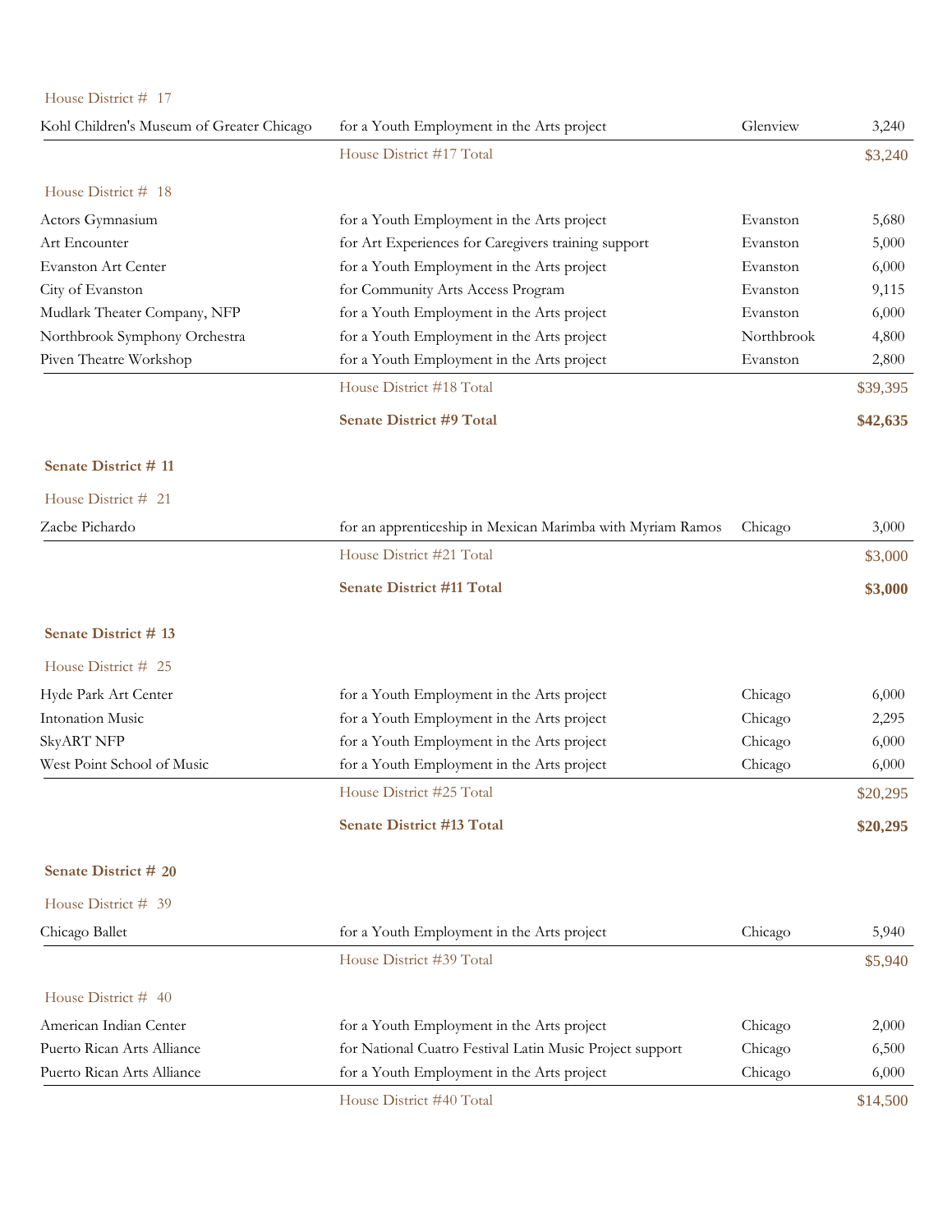# **Senate District #20 Total \$20,440**

#### **Senate District # 21**

| House District # 41               |                                            |                   |          |
|-----------------------------------|--------------------------------------------|-------------------|----------|
| DuPage Children's Museum          | for a Youth Employment in the Arts project | Naperville        | 5,475    |
| Fair Lady Productions, Inc.       | for a Youth Employment in the Arts project | Naperville        | 5,940    |
| Young Naperville Singers          | for a Youth Employment in the Arts project | Naperville        | 540      |
|                                   | House District #41 Total                   |                   | \$11,955 |
|                                   | <b>Senate District #21 Total</b>           |                   | \$11,955 |
| Senate District # 23              |                                            |                   |          |
| House District # 45               |                                            |                   |          |
| Arts in Bartlett NFP              | for a Youth Employment in the Arts project | Bartlett          | 3,120    |
|                                   | House District #45 Total                   |                   | \$3,120  |
|                                   | <b>Senate District #23 Total</b>           |                   | \$3,120  |
| Senate District # 24              |                                            |                   |          |
| House District # 47               |                                            |                   |          |
| First Folio Theatre               | for a Youth Employment in the Arts project | Oak Brook         | 6,000    |
|                                   | House District #47 Total                   |                   | \$6,000  |
| House District # 48               |                                            |                   |          |
| Morton Arboretum                  | for a Youth Employment in the Arts project | Lisle             | 6,000    |
|                                   | House District #48 Total                   |                   | \$6,000  |
|                                   | <b>Senate District #24 Total</b>           |                   | \$12,000 |
| Senate District # 27              |                                            |                   |          |
| House District # 53               |                                            |                   |          |
| Township High School District 214 | for a Youth Employment in the Arts project | Arlington Heights | 3,360    |
|                                   | House District #53 Total                   |                   | \$3,360  |
| House District # 54               |                                            |                   |          |
| Little City Foundation            | for a Youth Employment in the Arts project | Palatine          | 1,370    |
|                                   | House District #54 Total                   |                   | \$1,370  |
|                                   | Senate District #27 Total                  |                   | \$4,730  |
| Senate District # 28              |                                            |                   |          |
| House District # 55               |                                            |                   |          |
| Park Ridge Cultural Arts Council  | for Community Arts Access Program          | Park Ridge        | 1,850    |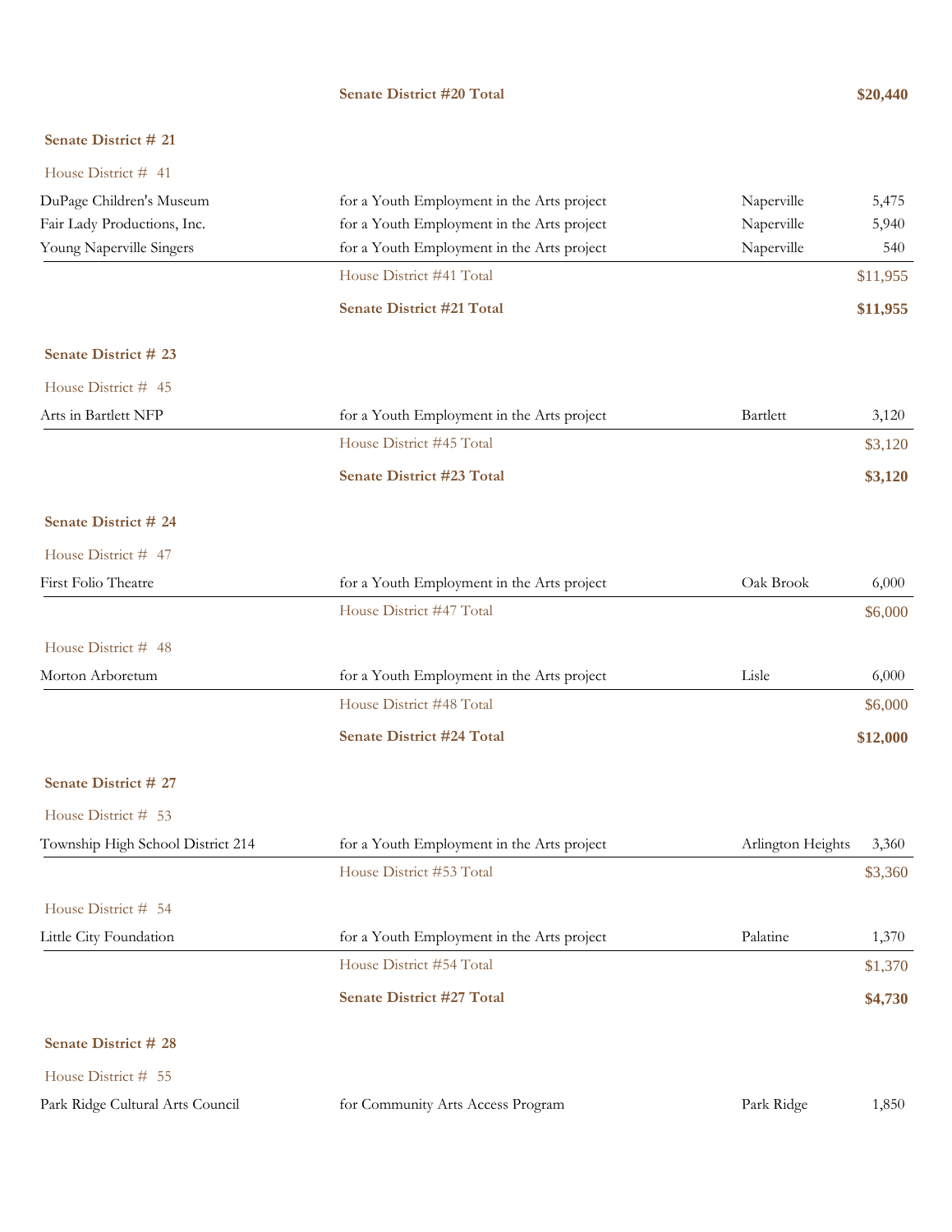|                                                   | House District #55 Total                                            |               | \$1,850  |
|---------------------------------------------------|---------------------------------------------------------------------|---------------|----------|
|                                                   | <b>Senate District #28 Total</b>                                    |               | \$1,850  |
|                                                   |                                                                     |               |          |
| <b>Senate District #29</b>                        |                                                                     |               |          |
| House District # 58                               |                                                                     |               |          |
| The Art Center Highland Park                      | for a Youth Employment in the Arts project                          | Highland Park | 5,160    |
| City of Highland Park Cultural Arts<br>Commission | for Community Arts Access Program                                   | Highland Park | 4,365    |
| Midwest Young Artists Conservatory (MYAC)         | for a Youth Employment in the Arts project                          | Highwood      | 6,000    |
| Ravinia Festival Assn                             | for a Youth Employment in the Arts project                          | Highland Park | 6,000    |
|                                                   | House District #58 Total                                            |               | \$21,525 |
|                                                   | <b>Senate District #29 Total</b>                                    |               | \$21,525 |
| Senate District # 32                              |                                                                     |               |          |
| House District # 64                               |                                                                     |               |          |
| Raue Center for the Arts Inc                      | for a Youth Employment in the Arts project                          | Crystal Lake  | 4,000    |
|                                                   | House District #64 Total                                            |               | \$4,000  |
|                                                   | Senate District #32 Total                                           |               | \$4,000  |
| Senate District # 33                              |                                                                     |               |          |
| House District # 65                               |                                                                     |               |          |
| Roger W Robinson                                  | for an apprenticeship in Hammered Dulcimer with Katherine<br>Moritz | St Charles    | 3,000    |
|                                                   | House District #65 Total                                            |               | \$3,000  |
| House District # 66                               |                                                                     |               |          |
| Northwest Comm Music Academy                      | for a Youth Employment in the Arts project                          | Crystal Lake  | 2,535    |
|                                                   | House District #66 Total                                            |               | \$2,535  |
|                                                   | Senate District #33 Total                                           |               | \$5,535  |
| Senate District # 34                              |                                                                     |               |          |
| House District # 67                               |                                                                     |               |          |
| Discovery Center Museum                           | for a Youth Employment in the Arts project                          | Rockford      | 6,000    |
| Rockford Area Arts Council                        | for Poetry Out Loud project support                                 | Rockford      | 5,500    |
| Rockford Area Arts Council                        | for Community Arts Access Program                                   | Rockford      | 18,570   |
|                                                   | House District #67 Total                                            |               | \$30,070 |
|                                                   | Senate District #34 Total                                           |               | \$30,070 |

**Senate District # 35**

House District # 70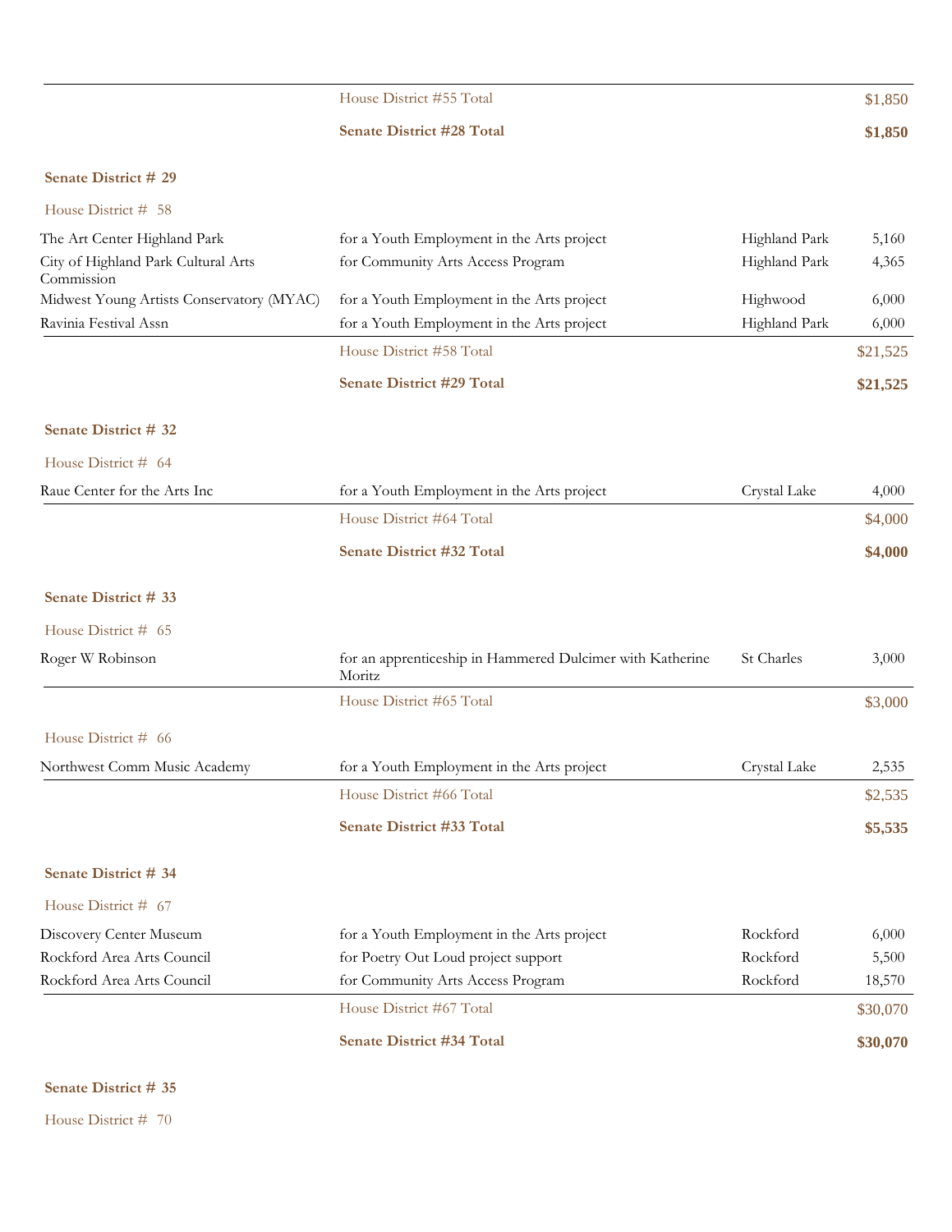| DeKalb Area Arts Council   | for Local Arts Network project support                                    | Dekalb      | 10,000   |
|----------------------------|---------------------------------------------------------------------------|-------------|----------|
|                            | House District #70 Total                                                  |             | \$10,000 |
|                            | <b>Senate District #35 Total</b>                                          |             | \$10,000 |
| Senate District # 36       |                                                                           |             |          |
| House District # 72        |                                                                           |             |          |
| Quad City Arts             | for a Youth Employment in the Arts project                                | Rock Island | 3,000    |
| Quad City Arts             | for Poetry Out Loud project support                                       | Rock Island | 4,000    |
| Quad City Arts             | for Community Arts Access Program                                         | Rock Island | 11,970   |
|                            | House District #72 Total                                                  |             | \$18,970 |
|                            | <b>Senate District #36 Total</b>                                          |             | \$18,970 |
| Senate District # 37       |                                                                           |             |          |
| House District # 73        |                                                                           |             |          |
| Sun Foundation             | for Community Arts Access Program                                         | Washburn    | 9,590    |
| Sun Foundation             | for a Youth Employment in the Arts project                                | Washburn    | 5,760    |
|                            | House District #73 Total                                                  |             | \$15,350 |
| House District # 74        |                                                                           |             |          |
| Princeton Theatre Group    | for a Youth Employment in the Arts project                                | Princeton   | 6,000    |
|                            | House District #74 Total                                                  |             | \$6,000  |
|                            | Senate District #37 Total                                                 |             | \$21,350 |
| Senate District # 39       |                                                                           |             |          |
| House District # 78        |                                                                           |             |          |
| MOMENTA Inc                | for a Youth Employment in the Arts project                                | Oak Park    | 2,880    |
| Oak Park Area Arts Council | for Community Arts Access Program                                         | Oak Park    | 9,120    |
| Oak Park Area Arts Council | for a Youth Employment in the Arts project                                | Oak Park    | 2,160    |
| Oak Park Art League        | for a Youth Employment in the Arts project                                | Oak Park    | 2,880    |
|                            | House District #78 Total                                                  |             | \$17,040 |
|                            | Senate District #39 Total                                                 |             | \$17,040 |
| Senate District #40        |                                                                           |             |          |
| House District # 80        |                                                                           |             |          |
| Tapan Bhattacharyya        | for an apprenticeship in Indian Classical Music with Anushree<br>Majumdar | Homewood    | 3,000    |
|                            | House District #80 Total                                                  |             | \$3,000  |
|                            | Senate District #40 Total                                                 |             | \$3,000  |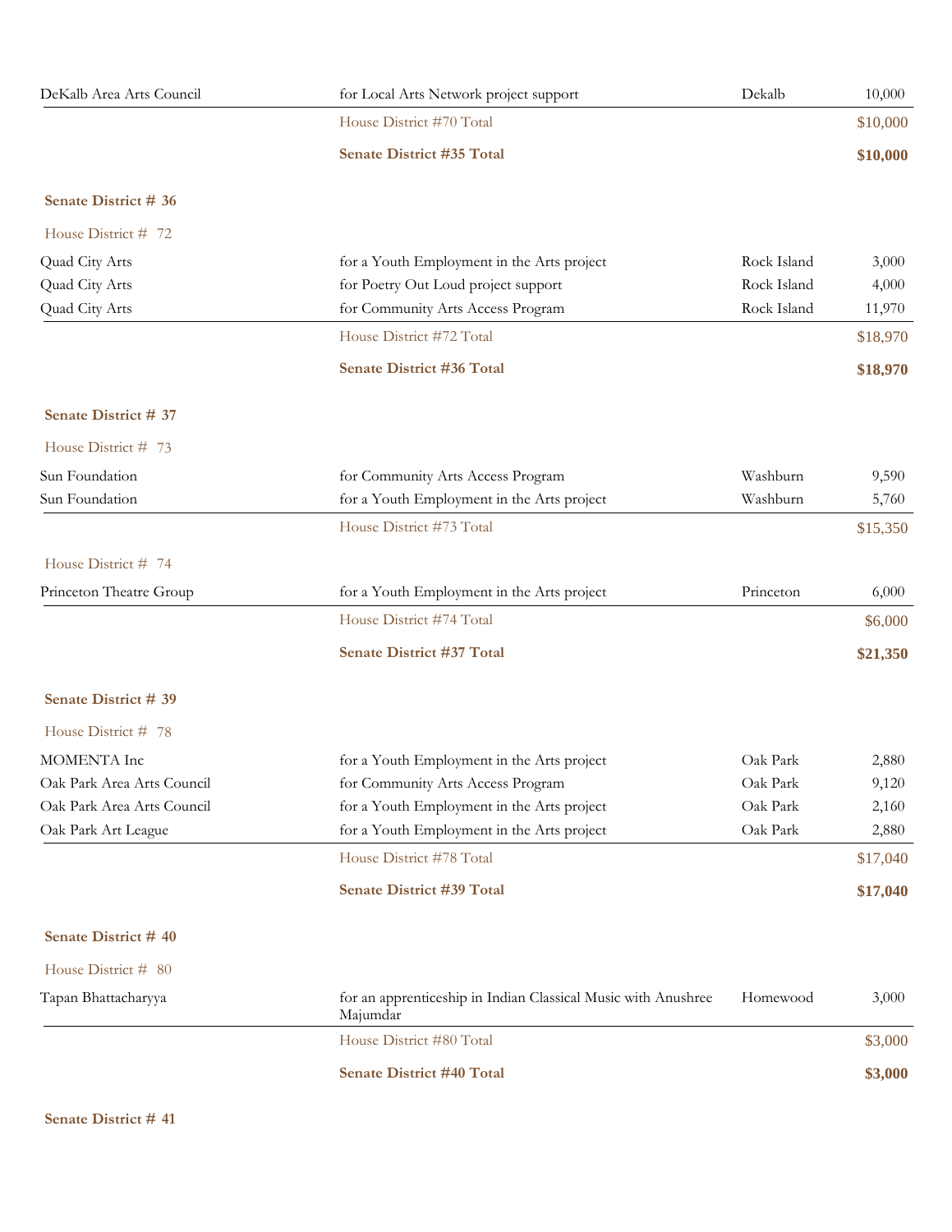| House District # 81          |                                                                            |               |          |
|------------------------------|----------------------------------------------------------------------------|---------------|----------|
| Ipsita Mahapatra             | for an apprentiship in Indian Classical Dance with Sunameeka<br>Panigrahy  | Naperville    | 3,000    |
|                              | House District #81 Total                                                   |               | \$3,000  |
|                              | <b>Senate District #41 Total</b>                                           |               | \$3,000  |
| Senate District #42          |                                                                            |               |          |
| House District # 83          |                                                                            |               |          |
| Paramount Arts Centre        | for a Youth Employment in the Arts project                                 | Aurora        | 5,940    |
|                              | House District #83 Total                                                   |               | \$5,940  |
| House District # 84          |                                                                            |               |          |
| Shoba Natarajan              | for an apprentiship in Kuchipude Indian Dance with Saispurthi<br>Palavalli | Naperville    | 3,000    |
|                              | House District #84 Total                                                   |               | \$3,000  |
|                              | <b>Senate District #42 Total</b>                                           |               | \$8,940  |
| Senate District #44          |                                                                            |               |          |
| House District # 87          |                                                                            |               |          |
| Theatre in the Park Inc      | for a Youth Employment in the Arts project                                 | Petersburg    | 6,000    |
|                              | House District #87 Total                                                   |               | \$6,000  |
| House District # 88          |                                                                            |               |          |
| Illinois Wesleyan University | for a Youth Employment in the Arts project                                 | Bloomington   | 825      |
| McLean County Art Assn       | for Community Arts Access Program                                          | Bloomington   | 5,650    |
|                              | House District #88 Total                                                   |               | \$6,475  |
|                              | <b>Senate District #44 Total</b>                                           |               | \$12,475 |
| Senate District #45          |                                                                            |               |          |
| House District # 89          |                                                                            |               |          |
| Freeport Arts Center         | for Community Arts Access Program                                          | Freeport      | 4,365    |
| Freeport Arts Center         | for a Youth Employment in the Arts project                                 | Freeport      | 2,035    |
| Timber Lake Playhouse        | for a Youth Employment in the Arts project                                 | Mount Carroll | 6,000    |
|                              | House District #89 Total                                                   |               | \$12,400 |
|                              | <b>Senate District #45 Total</b>                                           |               | \$12,400 |
| Senate District #46          |                                                                            |               |          |
| House District # 91          |                                                                            |               |          |
| <b>Eastlight Theatre</b>     | for a Youth Employment in the Arts project                                 | East Peoria   | 4,000    |
|                              | House District #91 Total                                                   |               | \$4,000  |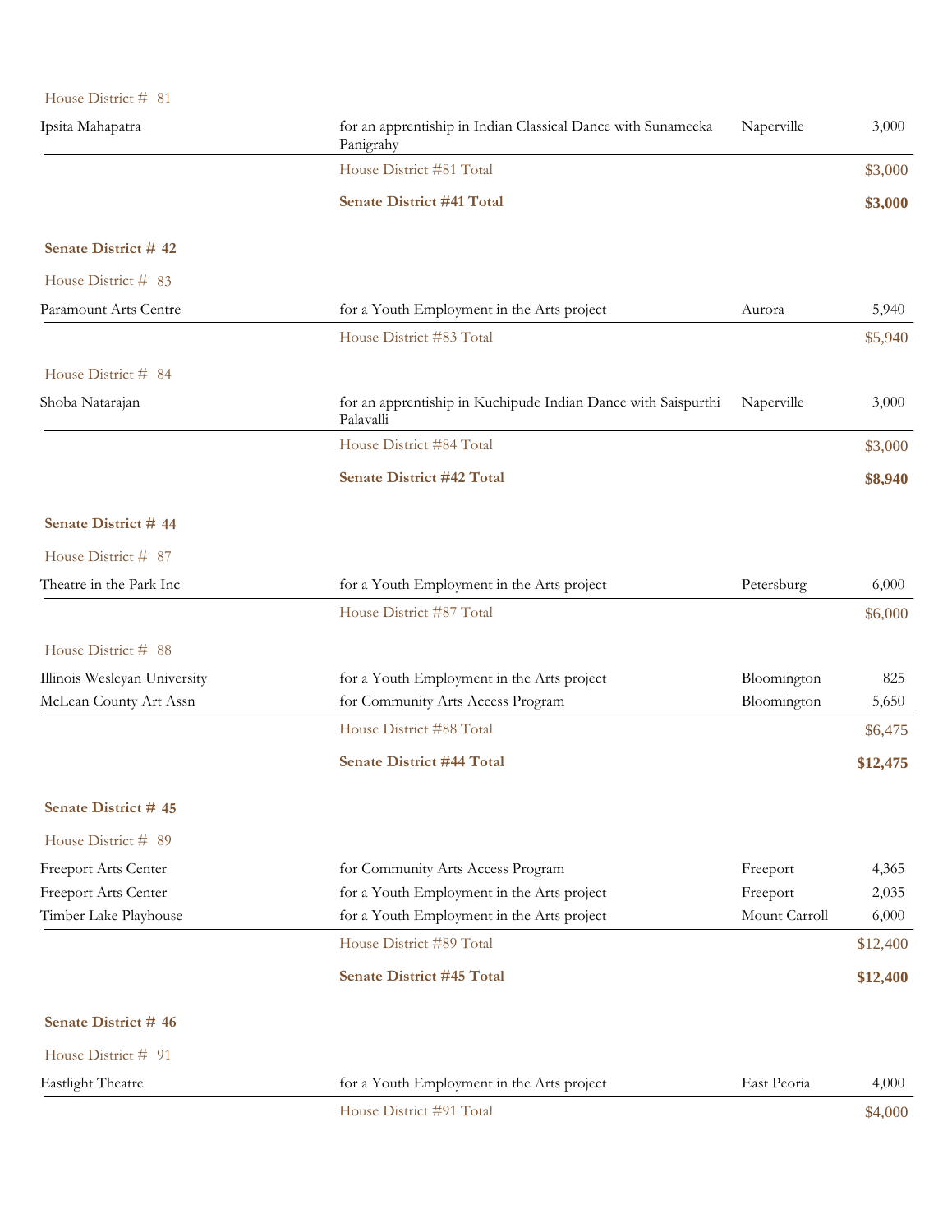| House District # 92             |                                                              |             |          |
|---------------------------------|--------------------------------------------------------------|-------------|----------|
| Central Illinois Youth Symphony | for a Youth Employment in the Arts project                   | Peoria      | 1,530    |
|                                 | House District #92 Total                                     |             | \$1,530  |
|                                 | <b>Senate District #46 Total</b>                             |             | \$5,530  |
| Senate District #47             |                                                              |             |          |
| House District # 93             |                                                              |             |          |
| Galesburg Civic Art League      | for a Youth Employment in the Arts project                   | Galesburg   | 5,940    |
| Galesburg Symphony Society      | for a Youth Employment in the Arts project                   | Galesburg   | 5,400    |
| Saint Paul Elem School          | for an eight week visual arts residency with Kelley K. Quinn | Macomb      | 5,430    |
|                                 | House District #93 Total                                     |             | \$16,770 |
| House District # 94             |                                                              |             |          |
| Buchanan Center for the Arts    | for Community Arts Access Program                            | Monmouth    | 5,320    |
| Buchanan Center for the Arts    | for a Youth Employment in the Arts project                   | Monmouth    | 5,940    |
| Quincy Art Center               | for a Youth Employment in the Arts project                   | Quincy      | 3,600    |
| Quincy Society of Fine Arts     | for Community Arts Access Program                            | Quincy      | 6,455    |
| Two Rivers Arts Council         | for Community Arts Access Program                            | Raritan     | 9,400    |
|                                 | House District #94 Total                                     |             | \$30,715 |
|                                 | <b>Senate District #47 Total</b>                             |             | \$47,485 |
| <b>Senate District #48</b>      |                                                              |             |          |
| House District # 96             |                                                              |             |          |
| Decatur Area Arts Council Inc   | for Community Arts Access Program                            | Decatur     | 8,165    |
| Springfield Area Arts Council   | for a Youth Employment in the Arts project                   | Springfield | 2,880    |
| Springfield Area Arts Council   | for Community Arts Access Program                            | Springfield | 6,745    |
| Springfield Area Arts Council   | for Poetry Out Loud project support                          | Springfield | 24,995   |
|                                 | House District #96 Total                                     |             | \$42,785 |
|                                 | <b>Senate District #48 Total</b>                             |             | \$42,785 |
| Senate District #49             |                                                              |             |          |
| House District # 97             |                                                              |             |          |
| Vanitha Veeravalli              | for an apprenticeship in bharatanatyam with Maitreyee Das    | Naperville  | 3,000    |
|                                 | House District #97 Total                                     |             | \$3,000  |
|                                 | <b>Senate District #49 Total</b>                             |             | \$3,000  |
| Senate District # 51            |                                                              |             |          |
|                                 |                                                              |             |          |
| House District # 102            |                                                              |             |          |
| Little Theatre On The Square    | for a Youth Employment in the Arts project                   | Sullivan    | 5,960    |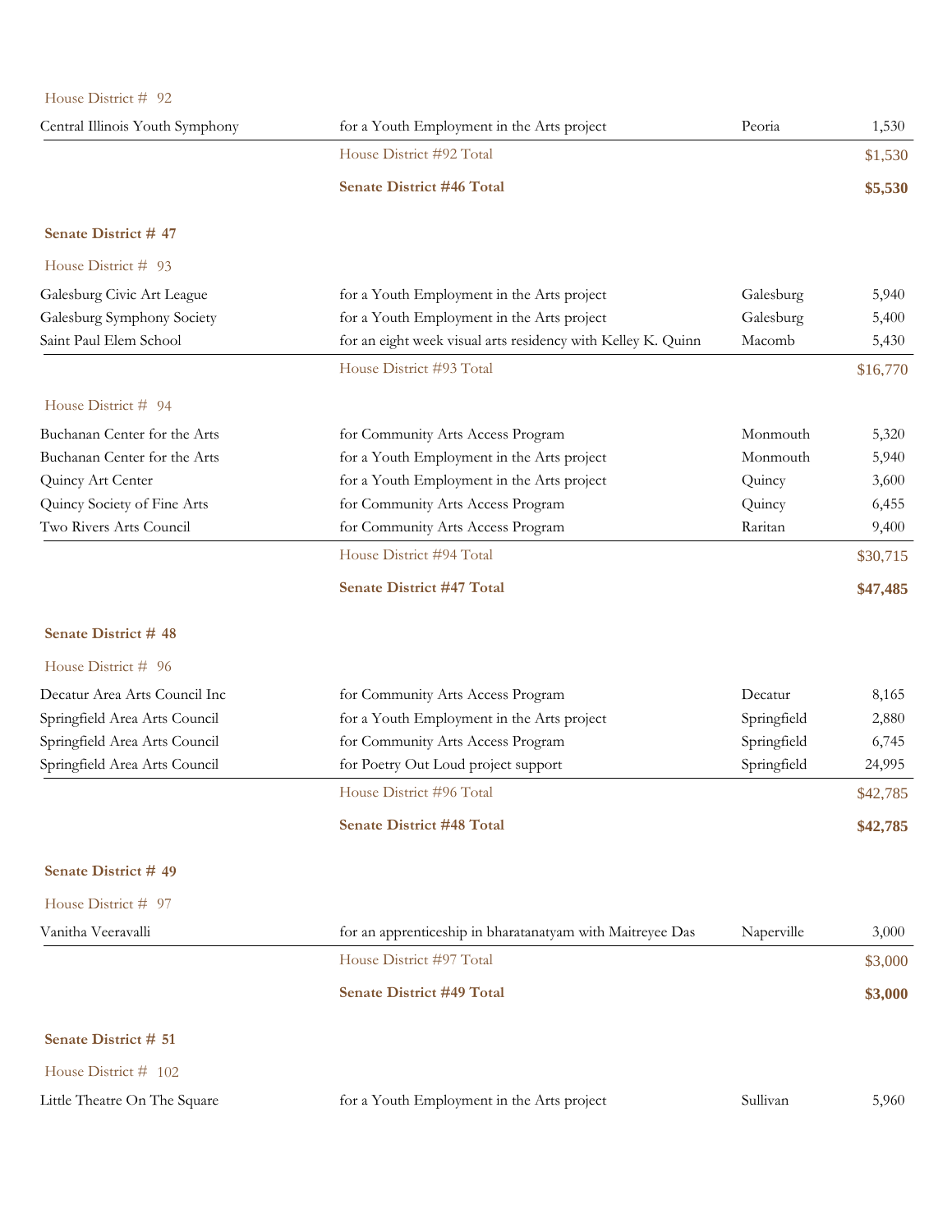|                                     | House District #102 Total                                |                  | \$5,960  |
|-------------------------------------|----------------------------------------------------------|------------------|----------|
|                                     | <b>Senate District #51 Total</b>                         |                  | \$5,960  |
| Senate District # 52                |                                                          |                  |          |
| House District # 103                |                                                          |                  |          |
| 40 North   88 West                  | for Poetry Out Loud project support                      | Champaign        | 3,000    |
| Champaign Urbana Ballet             | for a Youth Employment in the Arts project               | Champaign        | 375      |
| City of Urbana                      | for a Youth Employment in the Arts project               | Urbana           | 1,800    |
| Parkland College                    | for a Youth Employment in the Arts project               | Champaign        | 4,970    |
|                                     | House District #103 Total                                |                  | \$10,145 |
|                                     | <b>Senate District #52 Total</b>                         |                  | \$10,145 |
| Senate District # 54                |                                                          |                  |          |
| House District # 107                |                                                          |                  |          |
| Arts Connection of Central Illinois | for a Youth Employment in the Arts project               | Effingham        | 6,000    |
|                                     | House District #107 Total                                |                  | \$6,000  |
|                                     | <b>Senate District #54 Total</b>                         |                  | \$6,000  |
| Senate District # 55                |                                                          |                  |          |
| House District # 110                |                                                          |                  |          |
| Eastern Illinois University         | for a four weeks visual arts residency with Eli Craven   | Charleston       | 2,870    |
|                                     | House District #110 Total                                |                  | \$2,870  |
|                                     | <b>Senate District #55 Total</b>                         |                  | \$2,870  |
| Senate District # 57                |                                                          |                  |          |
| House District # 114                |                                                          |                  |          |
| Edna Patterson-Petty                | for apprenticeship in Textile art with Eugenia Alexander | East Saint Louis | 3,000    |
| Southwestern Illinois College       | for Poetry Out Loud project support                      | Belleville       | 2,500    |
|                                     | House District #114 Total                                |                  | \$5,500  |
|                                     | Senate District #57 Total                                |                  | \$5,500  |
| Senate District # 58                |                                                          |                  |          |
| House District # 115                |                                                          |                  |          |

| Carbondale Community Arts                | for an eight week visual arts residency with Michael Faris                  | Carbondale | 6,410  |
|------------------------------------------|-----------------------------------------------------------------------------|------------|--------|
| Carbondale Community Arts                | for Poetry Out Loud project support                                         | Carbondale | 5,000  |
| Carbondale Community Arts                | for a Youth Employment in the Arts project                                  | Carbondale | 6,000  |
| Carbondale Community Arts                | for Community Arts Access Program                                           | Carbondale | 16,670 |
| John R & Eleanor R Mitchell Foundation   | for a Youth Employment in the Arts project                                  | Mt. Vernon | 3,000  |
| Southern Illinois Culture & Bilingual Ed | for Encuentro de Jaraneros of the Midwest music festival support Carbondale |            | 2,000  |